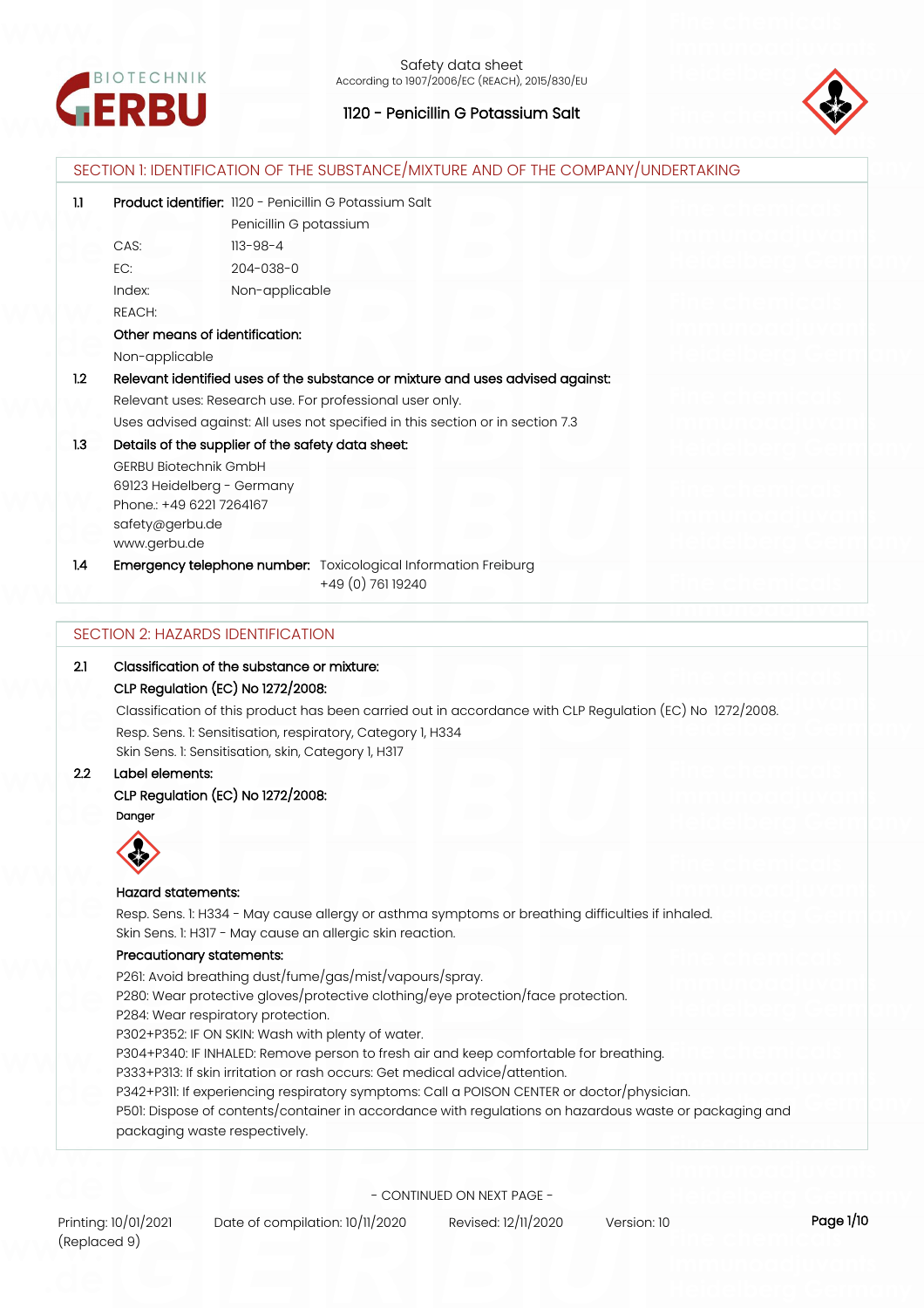



## SECTION 2: HAZARDS IDENTIFICATION (continued)

#### **2.3 Other hazards:**

Product fails to meet PBT/vPvB criteria

## SECTION 3: COMPOSITION/INFORMATION ON INGREDIENTS

#### **3.1 Substance:**

**Chemical description:** Miscellaneous products

#### **Components:**

In accordance with Annex II of Regulation (EC) No 1907/2006 (point 3), the product contains:

|      | Identification                     |                             | Chemical name/Classification                                                                |                 | Concentratio |
|------|------------------------------------|-----------------------------|---------------------------------------------------------------------------------------------|-----------------|--------------|
| CAS: | $113 - 98 - 4$                     | Penicillin G potassium      |                                                                                             | Self-classified |              |
| IFC: | 204-038-0<br>Index: Non-applicable | <b>Requlation 1272/2008</b> | Resp. Sens. 1: H334; Skin Sens. 1: H317 - Danger                                            | ◇               | 75 - <100 %  |
|      | REACH: Non-applicable              |                             | To obtain more information on the hoperde of the cubeteneses consult costions 11, 10 and 10 |                 |              |

To obtain more information on the hazards of the substances consult sections 11, 12 and 16.

#### **3.2 Mixture:**

Non-applicable

## SECTION 4: FIRST AID MEASURES

#### **4.1 Description of first aid measures:**

The symptoms resulting from intoxication can appear after exposure, therefore, in case of doubt, seek medical attention for direct exposure to the chemical product or persistent discomfort, showing the SDS of this product.

#### **By inhalation:**

Remove the person affected from the area of exposure, provide with fresh air and keep at rest. In serious cases such as cardiorespiratory failure, artificial resuscitation techniques will be necessary (mouth to mouth resuscitation, cardiac massage, oxygen supply,etc.) requiring immediate medical assistance.

#### **By skin contact:**

May cause an allergic skin reaction. In case of contact it is recommended to clean the affected area thoroughly with water and neutral soap. In case of changes to the skin (stinging, redness, rashes, blisters,…), seek medical advice with this Safety data Sheet

## **By eye contact:**

Rinse eyes thoroughly with lukewarm water for at least 15 minutes. Do not allow the person affected to rub or close their eyes. If the injured person uses contact lenses, these should be removed unless they are stuck to the eyes, in which case this could cause further damage. In all cases, after cleaning, a doctor should be consulted as quickly as possible with the SDS of the product.

#### **By ingestion/aspiration:**

In case of consumption, seek immediate medical assistance showing the SDS for the product.

## **4.2 Most important symptoms and effects, both acute and delayed:**

Acute and delayed effects are indicated in sections 2 and 11.

## **4.3 Indication of any immediate medical attention and special treatment needed:**

Non-applicable

# SECTION 5: FIREFIGHTING MEASURES

- **5.1 Extinguishing media:**
	- **Suitable extinguishing media:**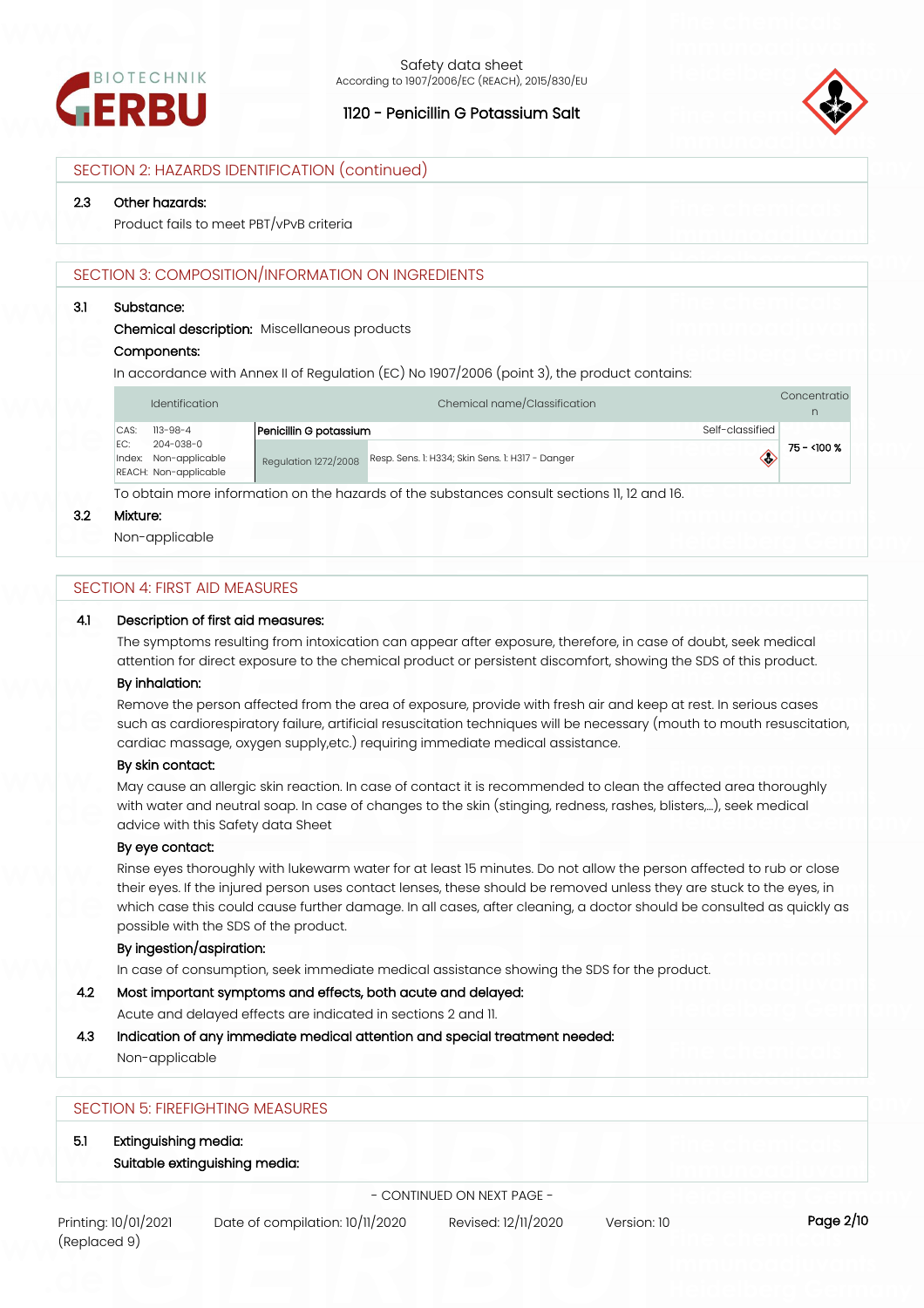



## SECTION 5: FIREFIGHTING MEASURES (continued)

Product is non-flammable under normal conditions of storage, handling and use. In the case of combustion as a result of improper handling, storage or use preferably use polyvalent powder extinguishers (ABC powder), in accordance with the Regulation on fire protection systems.

## **Unsuitable extinguishing media:**

Non-applicable

## **5.2 Special hazards arising from the substance or mixture:**

As a result of combustion or thermal decomposition reactive sub-products are created that can become highly toxic and, consequently, can present a serious health risk.

#### **5.3 Advice for firefighters:**

Depending on the magnitude of the fire it may be necessary to use full protective clothing and self-contained breathing apparatus (SCBA). Minimum emergency facilities and equipment should be available (fire blankets, portable first aid kit,...) in accordance with Directive 89/654/EC.

#### **Additional provisions:**

Act in accordance with the Internal Emergency Plan and the Information Sheets on actions to take after an accident or other emergencies. Eliminate all sources of ignition. In case of fire, cool the storage containers and tanks for products susceptible to combustion, explosion or BLEVE as a result of high temperatures. Avoid spillage of the products used to extinguish the fire into an aqueous medium.

## SECTION 6: ACCIDENTAL RELEASE MEASURES

#### **6.1 Personal precautions, protective equipment and emergency procedures:**

Sweep up and shovel product or collect by other means and place in container for reuse (preferred) or disposal

## **6.2 Environmental precautions:**

This product is not classified as hazardous to the environment. Keep product away from drains, surface and ground water.

## **6.3 Methods and material for containment and cleaning up:**

It is recommended:

Sweep up and shovel product or collect by other means and place in container for reuse (preferred) or disposal

## **6.4 Reference to other sections:**

See sections 8 and 13.

## SECTION 7: HANDLING AND STORAGE

## **7.1 Precautions for safe handling:**

A.- Precautions for safe manipulation

Comply with the current legislation concerning the prevention of industrial risks. Keep containers hermetically sealed. Control spills and residues, destroying them with safe methods (section 6). Avoid leakages from the container. Maintain order and cleanliness where dangerous products are used.

B.- Technical recommendations for the prevention of fires and explosions

Due to its inflammable nature, the product does not present a fire risk under normal conditions of storage, handling and use.

C.- Technical recommendations to prevent ergonomic and toxicological risks

Do not eat or drink during the process, washing hands afterwards with suitable cleaning products.

D.- Technical recommendations to prevent environmental risks

It is recommended to have absorbent material available at close proximity to the product (See subsection 6.3)

## **7.2 Conditions for safe storage, including any incompatibilities:**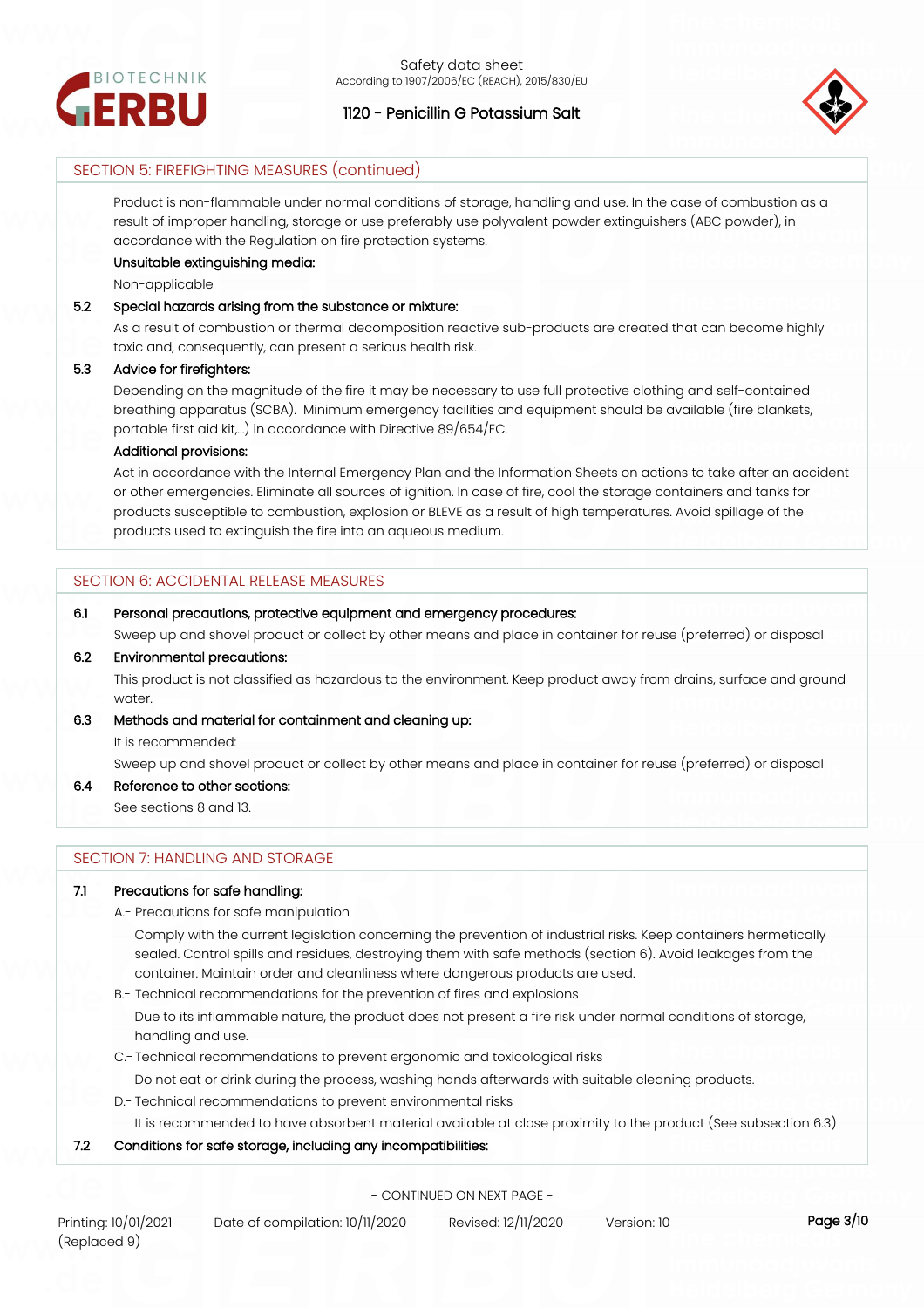



# SECTION 7: HANDLING AND STORAGE (continued)

A.- Technical measures for storage

Store in a cool, dry, well-ventilated location

- B.- General conditions for storage
	- Avoid sources of heat, radiation, static electricity and contact with food. For additional information see subsection 10.5

## **7.3 Specific end use(s):**

Except for the instructions already specified it is not necessary to provide any special recommendation regarding the uses of this product.

# SECTION 8: EXPOSURE CONTROLS/PERSONAL PROTECTION

## **8.1 Control parameters:**

Substances whose occupational exposure limits have to be monitored in the workplace: Nuisance dust: Inhalable dust 10 mg/m3 // Respirable dust 4 mg/m3

## **DNEL (Workers):**

Non-applicable

# **DNEL (General population):**

Non-applicable

#### **PNEC:**

Non-applicable

## **8.2 Exposure controls:**

A.- General security and hygiene measures in the work place

As a preventative measure it is recommended to use basic Personal Protective Equipment, with the corresponding <<CE marking>> in accordance with Regulation (EU) 2016/425. For more information on Personal Protective Equipment (storage, use, cleaning, maintenance, class of protection,…) consult the information leaflet provided by the manufacturer. For more information see subsection 7.1. All information contained herein is a recommendation which needs some specification from the labour risk prevention services as it is not known whether the company has additional measures at its disposal.

#### B.- Respiratory protection

| Pictogram                                                    | <b>PPF</b>                            | Labelling      | <b>CEN Standard</b> | Remarks                                                                                                                                                                       |
|--------------------------------------------------------------|---------------------------------------|----------------|---------------------|-------------------------------------------------------------------------------------------------------------------------------------------------------------------------------|
| $\mathbf{R}$<br>Mandatory<br>respiratory tract<br>protection | Filter mask for gases and<br>vapours  | <b>CAT III</b> | FN 405:2002+A1:2010 | Replace when there is a taste or smell of the<br>contaminant inside the face mask. If the<br>contaminant comes with warnings it is<br>recommended to use isolation equipment. |
|                                                              | C.- Specific protection for the hands |                |                     |                                                                                                                                                                               |
| Pictogram                                                    | <b>PPE</b>                            | Labelling      | <b>CEN Standard</b> | Remarks                                                                                                                                                                       |
| AUT                                                          |                                       |                |                     | Replace gloves in case of any sign of<br>الفادة والمائد فالمناوية القائلة فالمتابعة فالمتحادث والمنافر فالمنافذ والمستحدث والمتحادين والمناور                                 |

Mandatory hand protection Protective gloves against minor risks nage. For prolonged periods of exposure to the product for professional users/industrials, we recommend using CE III gloves in line with standards EN 420:2004+ A1:2010 and EN ISO 374-1:2016+A1:2018

D.- Ocular and facial protection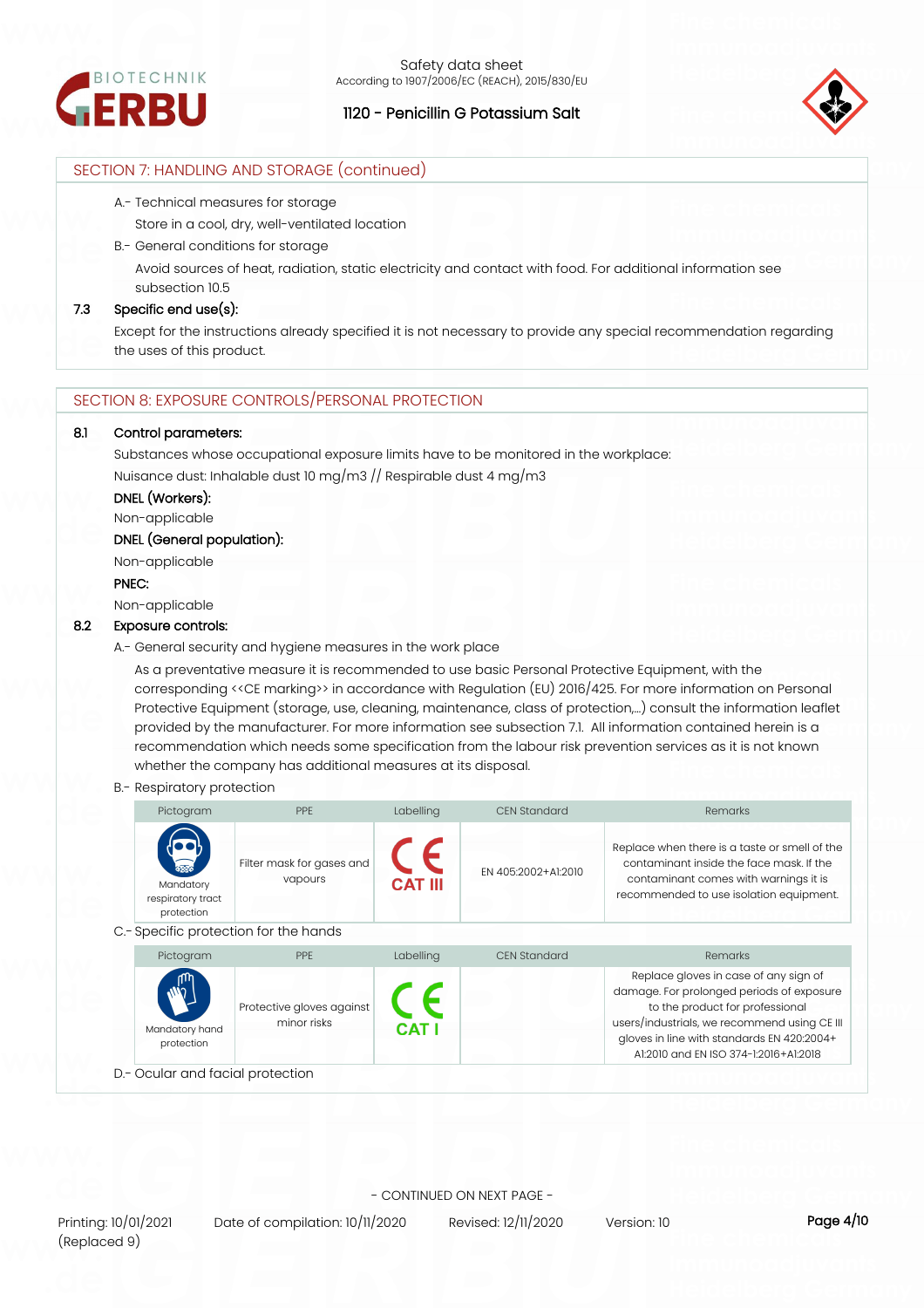



# SECTION 8: EXPOSURE CONTROLS/PERSONAL PROTECTION (continued)



| Emergency measure   | <b>Standards</b>                                | Emergency measure   | <b>Standards</b>                               |
|---------------------|-------------------------------------------------|---------------------|------------------------------------------------|
| $\sqrt{\mathbf{r}}$ | ANSI Z358-1<br>ISO 3864-1:2011, ISO 3864-4:2011 | $\mathbf{Q}$ +<br>▦ | DIN 12 899<br>ISO 3864-1:2011, ISO 3864-4:2011 |
| Emergency shower    |                                                 | Evewash stations    |                                                |

#### **Environmental exposure controls:**

In accordance with the community legislation for the protection of the environment it is recommended to avoid environmental spillage of both the product and its container. For additional information see subsection 7.1.D

## **Volatile organic compounds:**

With regard to Directive 2010/75/EU, this product has the following characteristics:

| $V.O.C.$ (Supply):        | 0 % weight                    |
|---------------------------|-------------------------------|
| V.O.C. density at 20 °C:  | 0 kg/m <sup>3</sup> $(0 g/L)$ |
| Average carbon number:    | Non-applicable                |
| Average molecular weight: | Non-applicable                |

# SECTION 9: PHYSICAL AND CHEMICAL PROPERTIES

| 9.1 | Information on basic physical and chemical properties:                                             |                  |  |
|-----|----------------------------------------------------------------------------------------------------|------------------|--|
|     | For complete information see the product datasheet.                                                |                  |  |
|     | Appearance:                                                                                        |                  |  |
|     | Physical state at 20 °C:                                                                           | Solid            |  |
|     | Appearance:                                                                                        | Not available    |  |
|     | Colour:                                                                                            | Not available    |  |
|     | Odour:                                                                                             | Not available    |  |
|     | Odour threshold:                                                                                   | Non-applicable * |  |
|     | Volatility:                                                                                        |                  |  |
|     | Boiling point at atmospheric pressure:                                                             | Non-applicable * |  |
|     | Vapour pressure at 20 °C:                                                                          | Non-applicable * |  |
|     | *Not relevant due to the nature of the product, not providing information property of its hazards. |                  |  |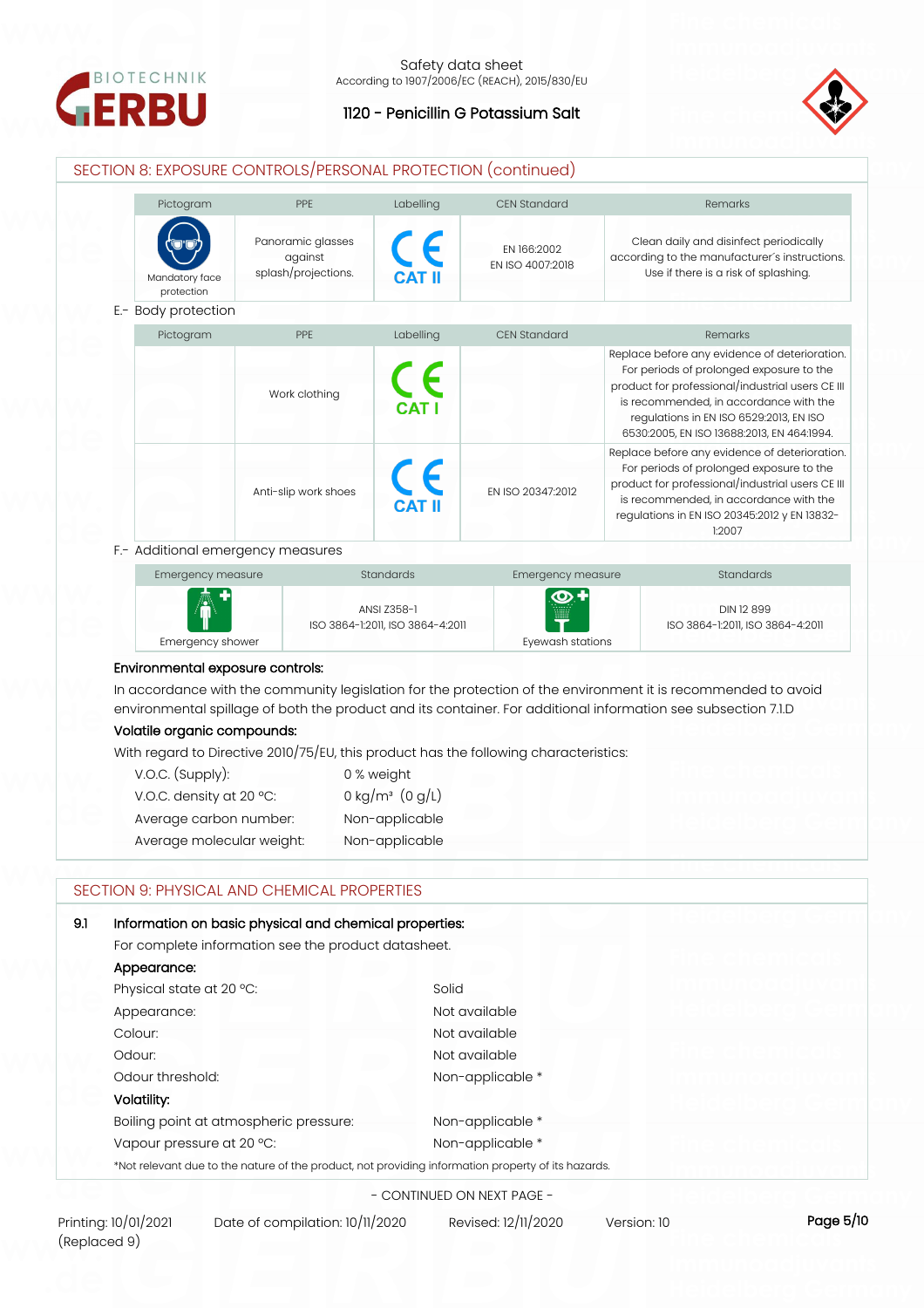



| Vapour pressure at 50 °C:                    | Non-applicable * |  |
|----------------------------------------------|------------------|--|
| Evaporation rate at 20 °C:                   | Non-applicable * |  |
| Product description:                         |                  |  |
| Density at 20 °C:                            | Non-applicable * |  |
| Relative density at 20 °C:                   | Non-applicable * |  |
| Dynamic viscosity at 20 °C:                  | Non-applicable * |  |
|                                              |                  |  |
| Kinematic viscosity at 20 °C:                | Non-applicable * |  |
| Kinematic viscosity at 40 °C:                | Non-applicable * |  |
| Concentration:                               | Non-applicable * |  |
| pH:                                          | Non-applicable * |  |
| Vapour density at 20 °C:                     | Non-applicable * |  |
| Partition coefficient n-octanol/water 20 °C: | Non-applicable * |  |
| Solubility in water at 20 °C:                |                  |  |
| Solubility properties:                       | Non-applicable * |  |
| Decomposition temperature:                   | Non-applicable * |  |
| Melting point/freezing point:                | Non-applicable * |  |
| Explosive properties:                        | Non-applicable * |  |
| Oxidising properties:                        | Non-applicable * |  |
| Flammability:                                |                  |  |
| Flash Point:                                 | Non-applicable   |  |
| Heat of combustion:                          | Non-applicable * |  |
| Flammability (solid, gas):                   | Non-applicable * |  |
| Autoignition temperature:                    | Non-applicable * |  |
| Lower flammability limit:                    | Non-applicable * |  |
| Upper flammability limit:                    | Non-applicable * |  |
| Explosive:                                   |                  |  |
| Lower explosive limit:                       | Non-applicable * |  |
| Upper explosive limit:                       | Non-applicable * |  |
| Other information:<br>9.2                    |                  |  |
| Surface tension at 20 °C:                    | Non-applicable * |  |
| Refraction index:                            | Non-applicable * |  |

# SECTION 10: STABILITY AND REACTIVITY

## **10.1 Reactivity:**

No hazardous reactions are expected because the product is stable under recommended storage conditions. See section 7.

## **10.2 Chemical stability:**

Chemically stable under the conditions of storage, handling and use.

## **10.3 Possibility of hazardous reactions:**

Under the specified conditions, hazardous reactions that lead to excessive temperatures or pressure are not expected.

## **10.4 Conditions to avoid:**

Applicable for handling and storage at room temperature:

- CONTINUED ON NEXT PAGE -

Printing: 10/01/2021 Date of compilation: 10/11/2020 Revised: 12/11/2020 Version: 10 **Page 6/10**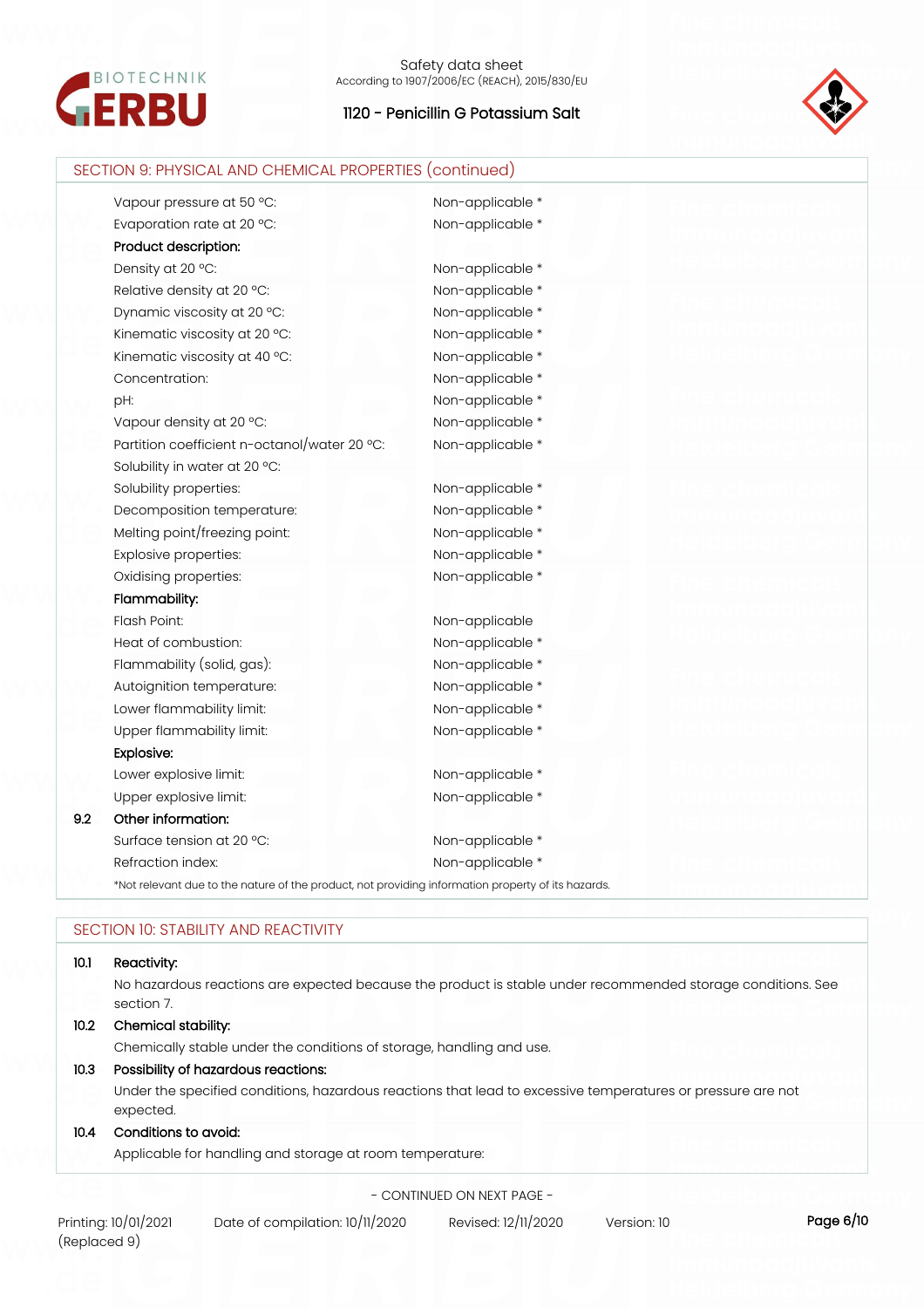



# SECTION 10: STABILITY AND REACTIVITY (continued)

|      | Shock and friction      | Contact with air | Increase in temperature | Sunlight              | Humidity                         |
|------|-------------------------|------------------|-------------------------|-----------------------|----------------------------------|
|      | Not applicable          | Not applicable   | Not applicable          | Not applicable        | Not applicable                   |
| 10.5 | Incompatible materials: |                  |                         |                       |                                  |
|      | <b>Acids</b>            | Water            | Oxidising materials     | Combustible materials | <b>Others</b>                    |
|      | Avoid strong acids      | Not applicable   | Not applicable          | Not applicable        | Avoid alkalis or strong<br>bases |

## **10.6 Hazardous decomposition products:**

See subsection 10.3, 10.4 and 10.5 to find out the specific decomposition products. Depending on the decomposition conditions, complex mixtures of chemical substances can be released: carbon dioxide (CO2), carbon monoxide and other organic compounds.

## SECTION 11: TOXICOLOGICAL INFORMATION

## **11.1 Information on toxicological effects:**

The experimental information related to the toxicological properties of the product itself is not available

## **Dangerous health implications:**

In case of exposure that is repetitive, prolonged or at concentrations higher than the recommended occupational exposure limits, adverse effects on health may result, depending on the means of exposure:

- A- Ingestion (acute effect):
	- Acute toxicity : Based on available data, the classification criteria are not met, as it does not contain substances classified as dangerous for consumption. For more information see section 3.
	- Corrosivity/Irritability: Based on available data, the classification criteria are not met, as it does not contain substances classified as dangerous for this effect. For more information see section 3.
- B- Inhalation (acute effect):
	- Acute toxicity : Based on available data, the classification criteria are not met, as it does not contain substances classified as dangerous for inhalation. For more information see section 3.
	- Corrosivity/Irritability: Based on available data, the classification criteria are not met, as it does not contain substances classified as dangerous for this effect. For more information see section 3.
- C- Contact with the skin and the eyes (acute effect):
	- Contact with the skin: Based on available data, the classification criteria are not met, as it does not contain substances classified as dangerous for skin contact. For more information see section 3.
	- Contact with the eyes: Based on available data, the classification criteria are not met, as it does not contain substances classified as dangerous for this effect. For more information see section 3.
- D- CMR effects (carcinogenicity, mutagenicity and toxicity to reproduction):
	- Carcinogenicity: Based on available data, the classification criteria are not met, as it does not contain substances classified as dangerous for the effects mentioned. For more information see section 3. IARC: Non-applicable
	- Mutagenicity: Based on available data, the classification criteria are not met, as it does not contain
	- substances classified as dangerous for this effect. For more information see section 3.
	- Reproductive toxicity: Based on available data, the classification criteria are not met, as it does not contain substances classified as dangerous for this effect. For more information see section 3.
- E- Sensitizing effects:
	- Respiratory: Prolonged exposure can result in specific respiratory hypersensitivity.
	- Cutaneous: Prolonged contact with the skin can result in episodes of allergic contact dermatitis.
- F- Specific target organ toxicity (STOT) single exposure: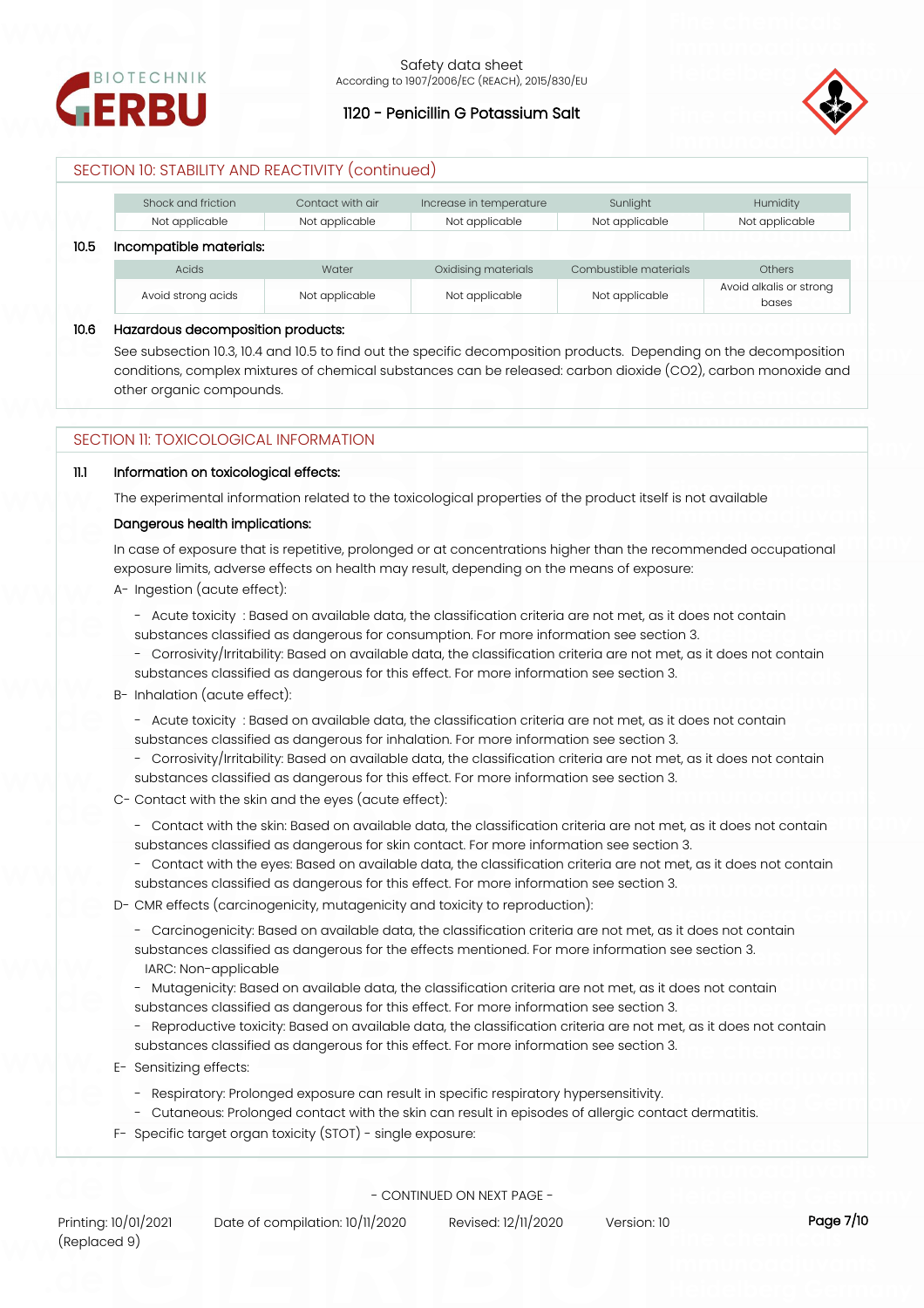



## SECTION 11: TOXICOLOGICAL INFORMATION (continued)

Based on available data, the classification criteria are not met, as it does not contain substances classified as dangerous for this effect. For more information see section 3.

G- Specific target organ toxicity (STOT)-repeated exposure:

- Specific target organ toxicity (STOT)-repeated exposure: Based on available data, the classification criteria are not met, as it does not contain substances classified as dangerous for this effect. For more information see section 3.

- Skin: Based on available data, the classification criteria are not met, as it does not contain substances classified as dangerous for this effect. For more information see section 3.

#### H- Aspiration hazard:

Based on available data, the classification criteria are not met, as it does not contain substances classified as dangerous for this effect. For more information see section 3.

## **Other information:**

Non-applicable

## **Specific toxicology information on the substances:**

Not available

## SECTION 12: ECOLOGICAL INFORMATION

The experimental information related to the eco-toxicological properties of the product itself is not available

## **12.1 Toxicity:**

Not available

- **12.2 Persistence and degradability:** Not available
- **12.3 Bioaccumulative potential:** Not available
- **12.4 Mobility in soil:** Not available
- **12.5 Results of PBT and vPvB assessment:** Product fails to meet PBT/vPvB criteria
- **12.6 Other adverse effects:**

Not described

## SECTION 13: DISPOSAL CONSIDERATIONS

## **13.1 Waste treatment methods:**

| Code             | Description                                                                                                           | Waste class (Regulation (EU) No<br>1357/2014) |  |  |
|------------------|-----------------------------------------------------------------------------------------------------------------------|-----------------------------------------------|--|--|
| 16 05 06*        | laboratory chemicals, consisting of or containing hazardous substances, including<br>mixtures of laboratory chemicals | Dangerous                                     |  |  |
| HP13 Sensitising | Type of waste (Regulation (EU) No 1357/2014):<br>Waste management (disposal and evaluation):                          |                                               |  |  |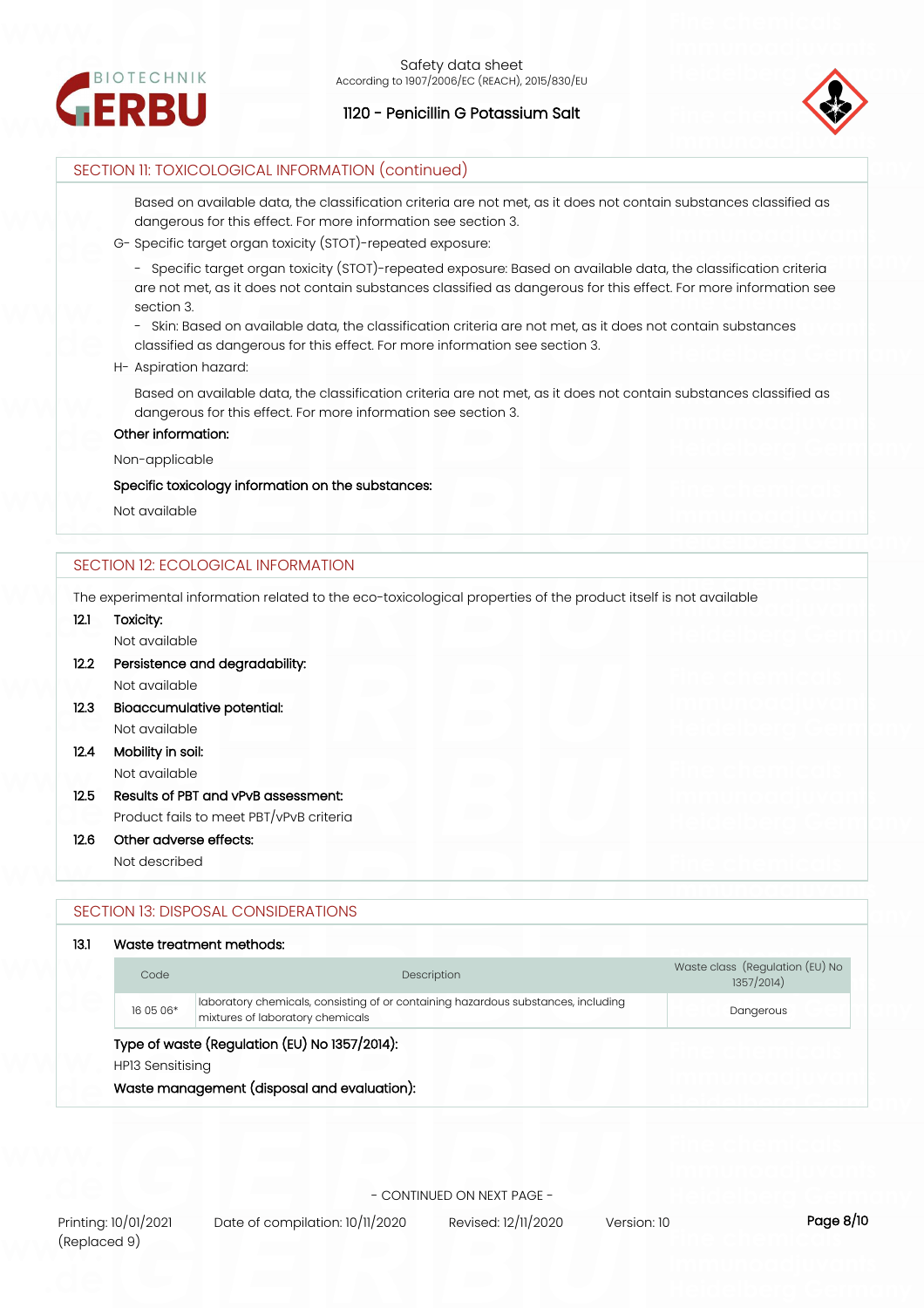



# SECTION 13: DISPOSAL CONSIDERATIONS (continued)

Consult the authorized waste service manager on the assessment and disposal operations in accordance with Annex 1 and Annex 2 (Directive 2008/98/EC, The Waste Regulations 2011, 2011 No. 988). As under 15 01 (2014/955/EU) of the code and in case the container has been in direct contact with the product, it will be processed the same way as the actual product. Otherwise, it will be processed as non-dangerous residue. We do not recommended disposal down the drain. See paragraph 6.2.

## **Regulations related to waste management:**

In accordance with Annex II of Regulation (EC) No 1907/2006 (REACH) the community or state provisions related to waste management are stated

Community legislation: Directive 2008/98/EC, 2014/955/EU, Regulation (EU) No 1357/2014

## SECTION 14: TRANSPORT INFORMATION

This product is not regulated for transport (ADR/RID,IMDG,IATA)

# SECTION 15: REGULATORY INFORMATION

## **15.1 Safety, health and environmental regulations/legislation specific for the substance or mixture:**

Candidate substances for authorisation under the Regulation (EC) No 1907/2006 (REACH): Non-applicable Substances included in Annex XIV of REACH ("Authorisation List") and sunset date: Non-applicable Regulation (EC) No 1005/2009, about substances that deplete the ozone layer: Non-applicable Article 95, REGULATION (EU) No 528/2012: Non-applicable

REGULATION (EU) No 649/2012, in relation to the import and export of hazardous chemical products: Non-applicable **Seveso III:**

Non-applicable

**Limitations to commercialisation and the use of certain dangerous substances and mixtures (Annex XVII REACH, etc ….):**

Non-applicable

#### **Specific provisions in terms of protecting people or the environment:**

It is recommended to use the information included in this safety data sheet as a basis for conducting workplacespecific risk assessments in order to establish the necessary risk prevention measures for the handling, use, storage and disposal of this product.

## **Other legislation:**

The Carriage of Dangerous Goods and Use of Transportable Pressure Equipment Regulations 2009 (CDG 2009), SI 2009 No 1348

The Carriage of Dangerous Goods and Use of Transportable Pressure Equipment (Amendment) Regulations 2011, 2011 No. 1885

Control of Substances Hazardous to Health Regulations 2002 (as amended)

EH40/2005 Workplace exposure limits

The Waste Regulations 2011, 2011 No. 988

## **15.2 Chemical safety assessment:**

The supplier has not carried out evaluation of chemical safety.

# SECTION 16: OTHER INFORMATION

## **Legislation related to safety data sheets:**

This safety data sheet has been designed in accordance with ANNEX II-Guide to the compilation of safety data sheets of Regulation (EC) No 1907/2006 (Regulation (EC) No 2015/830)